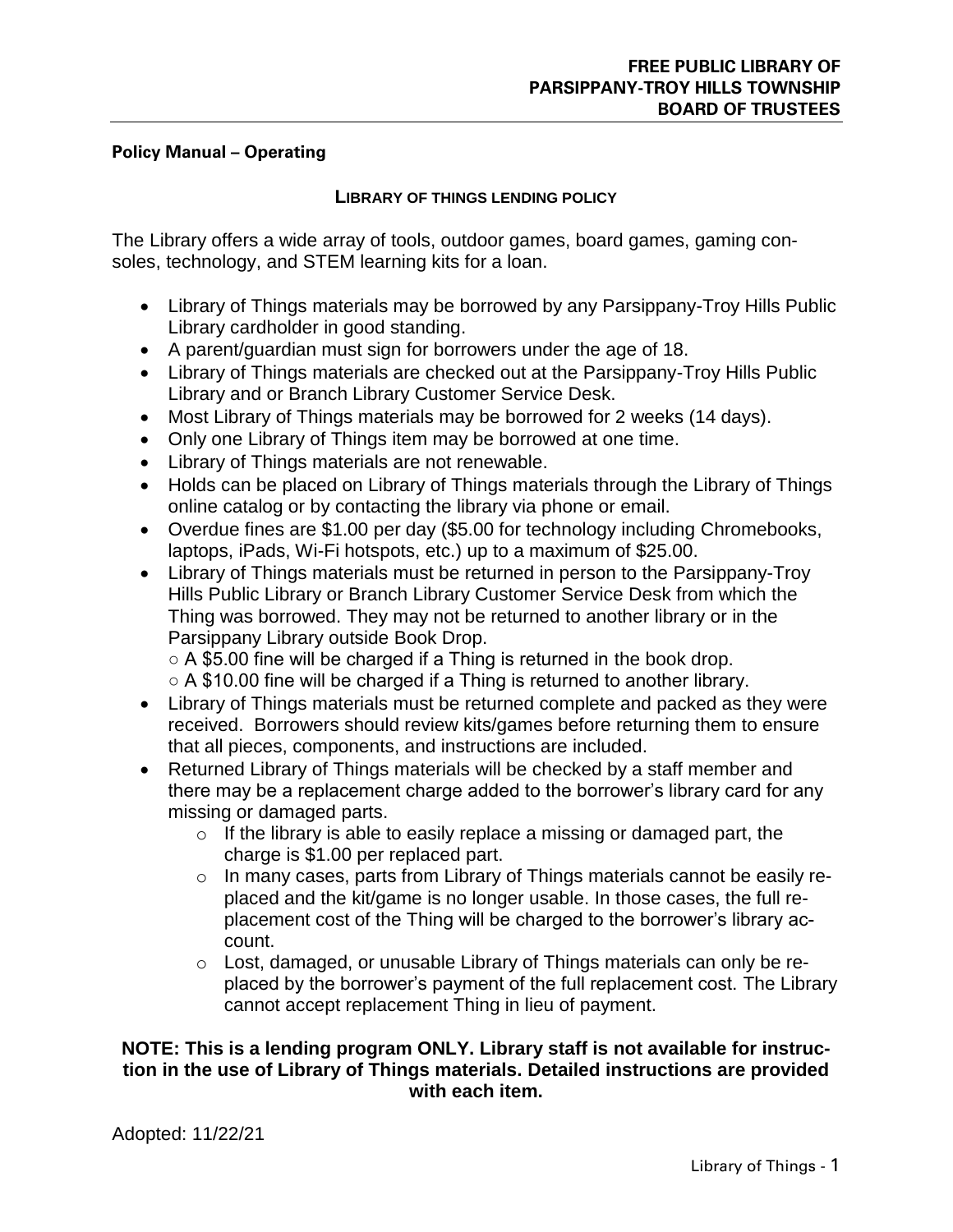# **Safety Precautions and Recommended Age Guidelines:**

- Recommended age guidelines for Library of Things materials vary and are provided for each Library of Things item. Decisions about use and supervision for children under age 18 rest with the parent or guardian.
- Library of Things materials may contain electrical components which must be handled with care. Parents/guardians agree to read the included instruction manual and discuss safety precautions, as well as provide supervision if necessary when allowing children to use each Thing.

**Lending Policy:** See attached Library of Things Materials Lending Policy

# **Responsibility for Replacement Cost of Lost or Damaged Parts and/or Thing:**

Library of Things materials that are lost, damaged, or unusable due to missing parts can only be replaced by the borrower's payment of the full replacement cost. Borrowers will be unable to borrow from the library or consortia until the full replacement cost is paid.

# **RELEASE and INDEMNIFICATION:**

I hereby acknowledge that there is a risk of injury involved in the use of Library of Things materials. I certify that I am aware of such risks. With this knowledge and in consideration for the right to borrow Library of Things materials from the Parsippany-Troy Hills Public Library System, I hereby release and discharge the PARSIPPANY PUBLIC LIBRARY, AND ITS trustees, its employees, agents, and contractors (collectively, the "Library") AS WELL AS THE TOWNSHIP OF PARSIPPANY, ITS MAYOR AND COUNCIL, ITS EMPLOYEES, AGENTS AND CONTRACTORS (collectively, the "Township") from any and all suits, claims and demands for personal injuries, property damage or otherwise of every kind and character arising out of the use of Library of Things materials. I hereby agree to indemnify and hold the Library and the Township harmless from any loss or damages or costs, including but not limited to reasonable attorney's fees which it or they may sustain, in the event any claim, demand or litigation arises alleging any personal injuries, property damage and/or other damages sustained by any person or entity, arising out of or related to my use of Library of Things materials. I will obey the Library of Things materials safety precautions and recommended age guidelines as listed in writing for each item and will ensure any children under age 18, who use any Library of Things materials.

I have read and agreed to these terms and conditions.

Customer Signature

Date  $\Box$ 

\_\_\_\_\_\_\_\_\_\_\_\_\_\_\_\_\_\_\_\_\_\_\_\_\_\_\_\_\_\_\_\_\_\_\_\_\_\_\_ Customer Library Card Number

For children under 18:

Parents must sign the user agreement form in person, at the library, for their children under the age of 18.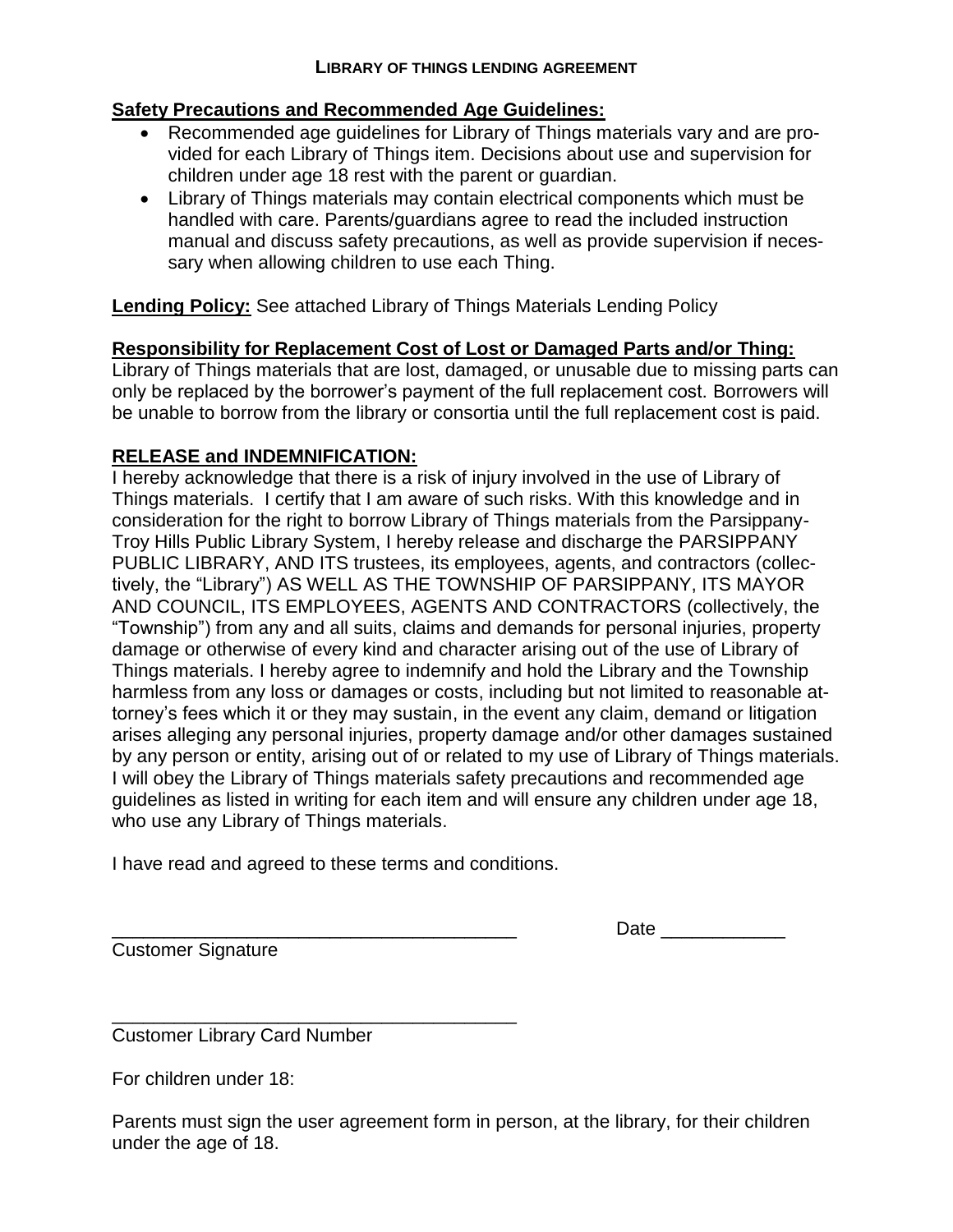### **FREE PUBLIC LIBRARY OF PARSIPPANY-TROY HILLS TOWNSHIP BOARD OF TRUSTEES**

## **Policy Manual – Operating**

\_\_\_\_\_\_\_\_\_\_\_\_\_\_\_\_\_\_\_\_\_\_\_\_\_\_\_\_\_\_\_\_\_\_\_\_\_\_\_

\_\_\_\_\_\_\_\_\_\_\_\_\_\_\_\_\_\_\_\_\_\_\_\_\_\_\_\_\_\_\_\_\_\_\_\_\_\_\_

Youth's Name

Youth's Library Card Number

The signature below affirms that the Parent or Guardian accepts the responsibility of any item checked out to the children listed above and agrees to the lending policy.

Parent Signature

\_\_\_\_\_\_\_\_\_\_\_\_\_\_\_\_\_\_\_\_\_\_\_\_\_\_\_\_\_\_\_\_\_\_\_\_\_\_\_ Date \_\_\_\_\_\_\_\_\_\_\_\_